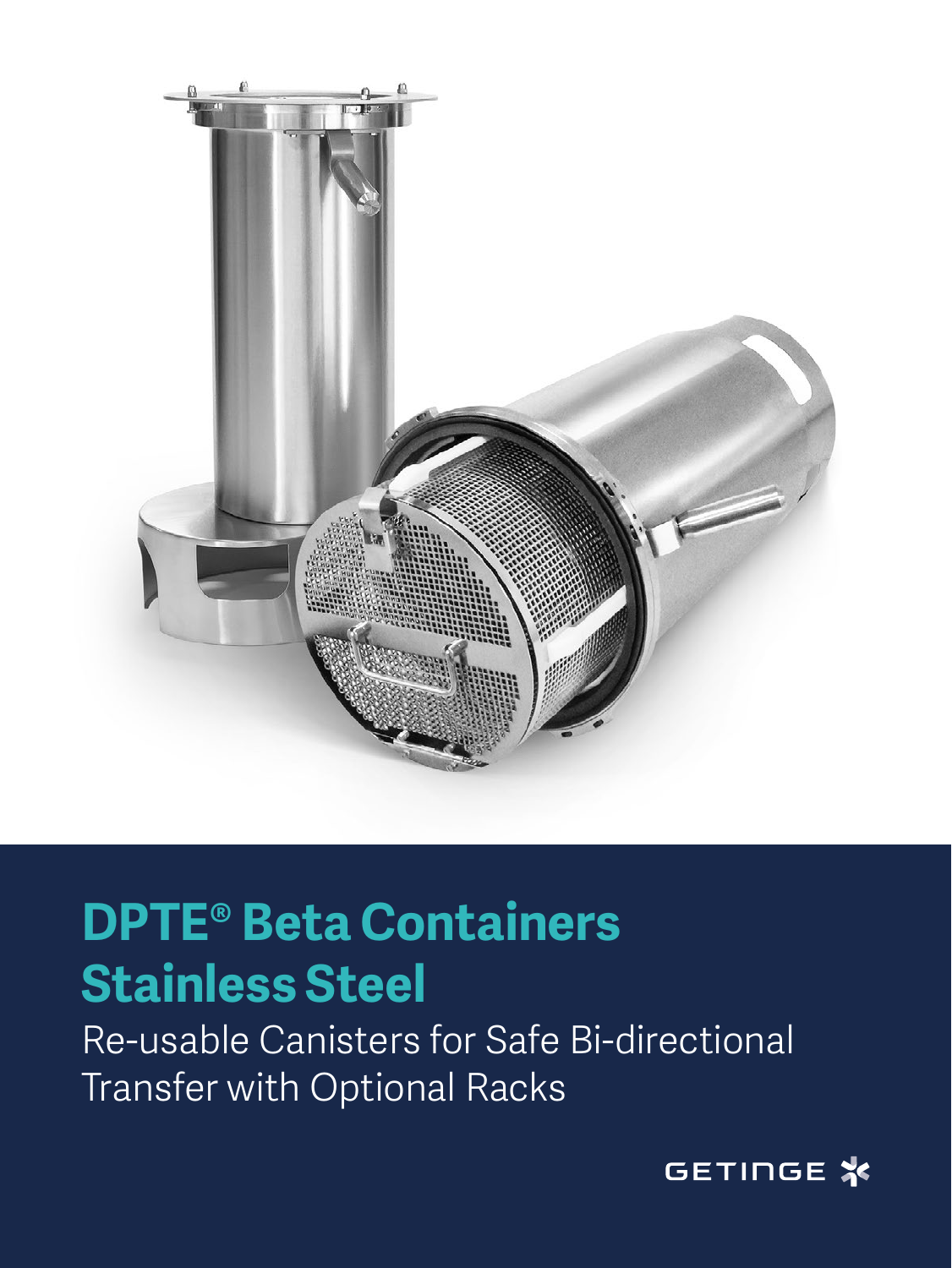# **DPTE® Beta Containers Stainless Steel**

## A reliable leaktight sterile transfer solution

## A modular design to fit your specific needs

- Integrated hydrophobic sterile filter allows steam to enter the container and maintains sterile conditions after the sterilization process.
- Can be sterilized by autoclaving or  $H_2O_2$





**They provide security** during autoclaving and when transporting items from one containment area to another. The canisters are compatible with any DPTE® Alpha port of the same diameter. Safety interlocks prevent manipulation errors.

The reusable stainless steel containers are engineered for steam sterilization processes. The good mechanical resistance allows safe transfer of heavy and complex parts.

> **Stainless steel container for transfer of liquid drug products** from tank to filling line, simplifies cleaning by SIP (Sterilize In Place) of the entire assembly.

## **Customized containers**

• Racks, dimensions, parts and finishing to customers' requirements

 $\mathbf O$ **Check compatibility on page 6. Please contact our Sales Team if you need support. info@getinge.com**

**Level 4**

### **Standard containers**

- Standard lengths
- Container body 1mm thick
- Handles: attached to flange
- Autoclavable (perforated bottom, filter connection, protective housing)
- Option: glide system rack

**Level 1**

## **Semi-standard containers**

- Pre-defined lengths
- Container body 1mm thick
- Handles: selection available, attached to flange
- Autoclavable or  $H_2O_2$  sterilizable  $(H<sub>2</sub>O<sub>2</sub>$  non-perforated bottom, protective housing)
- Option: racks

**Level 2**









## **Configurable containers using pre-designed parts**

- Pre-defined lengths
- Container body 2 mm thick
- Handles: selection available, may be attached anywhere on the container
- Autoclavable or  $H_2O_2$  sterilizable
- Option: dismountable bottom
- Option: additional clamp, may be attached to side and/or bottom
- Option: racks

**Level 3**

Getinge's stainless steel DPTE® Beta Containers allow for efficient loading and unloading of components and equipment into a sterile zone.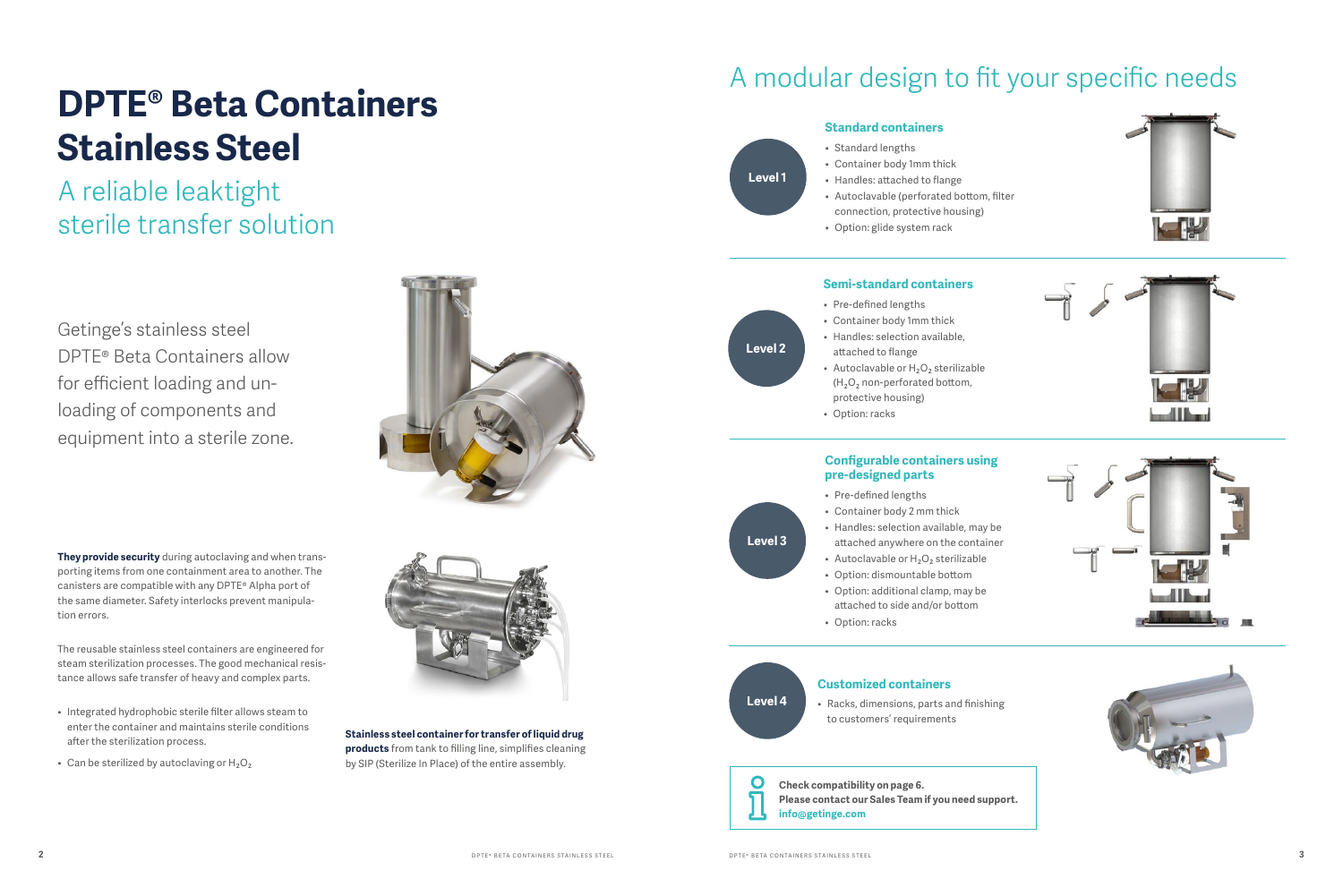**Type A: Glide System**

This rounded basket can handle stoppers and caps, etc. The basket can be pulled out of the container to move the parts directly into the hopper of the filling line.



**Type B: Telescopic System** The basket can be pulled out of the container but remains attached to it. The operator has access to the full rack space.



**Type C: Roller System** The basket slides on a rail and can be separated from the container. The operator can easily use it outside the container.

# **Racks for Stainless Steel Containers**

Safely load, sterilize and unload your equipment and components

**Glide System**



The only rack available for all levels of container. This rounded basket can handle stoppers, caps, etc. The basket can be pulled out of the container to move the parts directly into the hopper of the filling line.

**loading of components, tools etc.** Items are held securely in place inside the container, enabling complete access by steam during autoclaving, leaving no hidden zones so that steam and air can circulate efficiently.

**Check compatibility on page 6. Please contact our Sales Team if you need support. inge.com** 

**Configurable Rack** A perforated plate adapted to the length and diameter of the container, the configurable rack can handle variably sized components using repositionable spacers and pins. This rack provides a useful solution adaptable to an almost infinite variety of items of equipment.



## **Customized Rack**

| <b>Check</b>   |
|----------------|
| Pleas          |
| 0 <sub>0</sub> |

The example shown was designed for a complete tool set including funnel, scissors, spouts etc. Other potential loads include machine parts, small tools for environmental monitoring, needles and petri plates.

### **Level 1 Level 3**





## **The optional racks provide you with a solution for efficient and ergonomic loading and un-**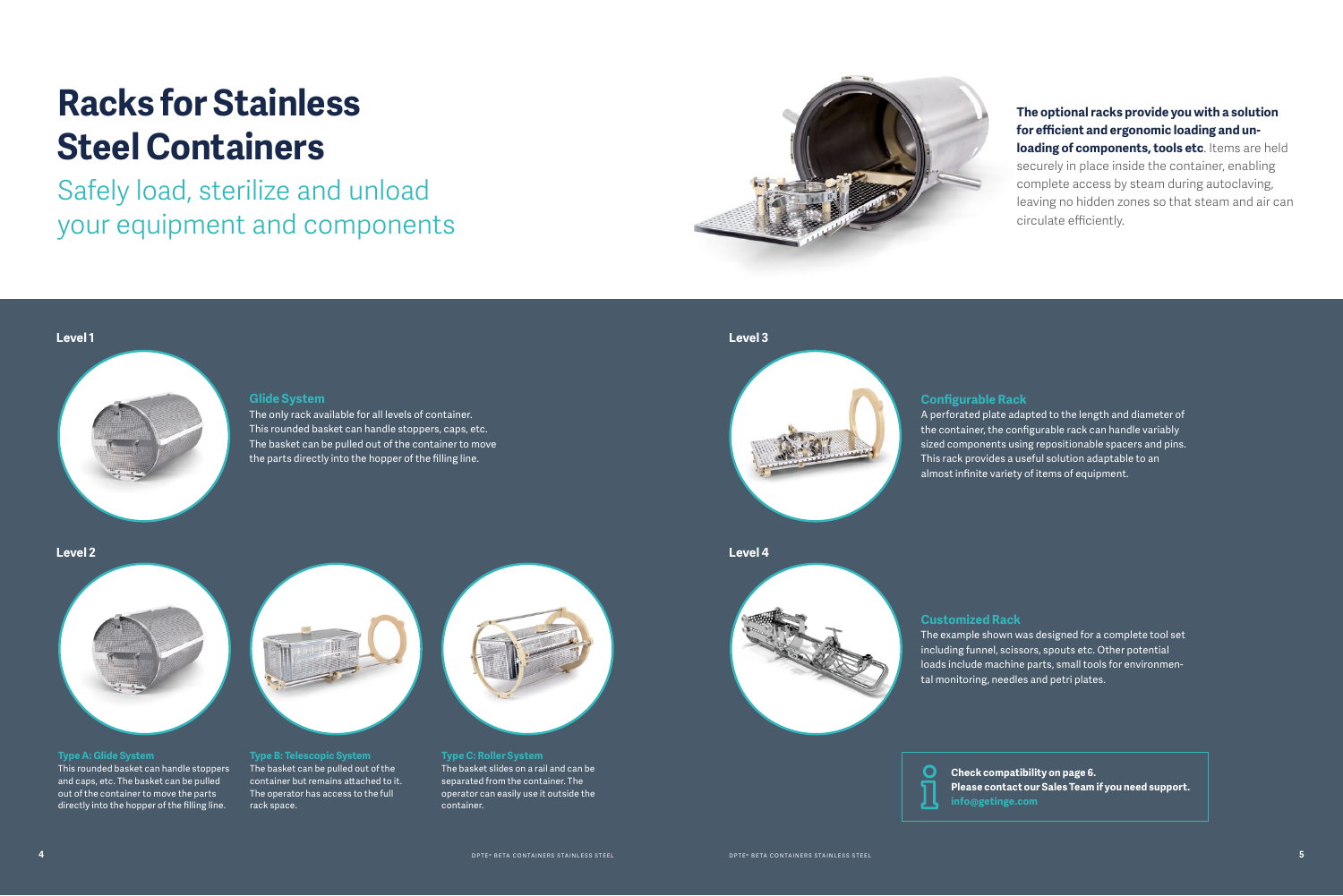# **Containers & Racks Compatibility**

## DPTE® Beta Containers Stainless Steel

|                | Level                                           | Ø   | Length<br>$300$ mm | Length<br>$400$ mm | Length<br>500 mm | Length<br>600 mm | Length<br>700 mm |
|----------------|-------------------------------------------------|-----|--------------------|--------------------|------------------|------------------|------------------|
|                | Standard*                                       | 190 |                    |                    |                  |                  |                  |
|                |                                                 | 270 |                    |                    |                  |                  |                  |
|                |                                                 | 350 |                    |                    | $\bullet$        |                  |                  |
| $\overline{2}$ | Semi-standard                                   | 190 | $\bullet$          |                    | $\bullet$        | $\bullet$        |                  |
|                |                                                 | 270 | $\bullet$          |                    | $\bullet$        | ∙                |                  |
|                |                                                 | 350 | $\bullet$          |                    | $\bullet$        | $\bullet$        |                  |
| 3              | <b>Configurable</b> using<br>pre-designed parts | 190 | $\bullet$          | $\bullet$          | $\bullet$        | $\bullet$        |                  |
|                |                                                 | 270 | $\bullet$          | $\bullet$          | $\bullet$        | $\bullet$        |                  |
|                |                                                 | 350 | $\bullet$          |                    |                  |                  |                  |

**4** Customized containers and racks, dimensions, parts and finishing to customers' requirements - contact our Sales Team

\* Ø 105 and Ø 460 are part of our range, please contact our Sales Team.

# **DPTE® System Accessories**

## **Washing & Sterilization**

## **DPTE® Transfer Trolley**

The hygienically designed compact loading trolley safeguards production efficiency and the integrity of the product inside the DPTE® aseptic transfer system. Variable height and memorization of positions for DPTE® access improve ergonomics and safety.



## **DPTE® Transfer Leak Tester TLT**

Check the integrity of your Beta container before and after use, with Getinge's wireless, pipeless leak tester. The equipment provides full traceability under FDA 21 CFR Part 11.





### **Gasket Protection Cover**

Protect the gasket of your stainless steel container during autoclaving, storage and transportation with the metal cover that is simple to apply and remove.

Getinge recommends using the GEW 101210 Washer/Dryer and the GSS P Steam Sterilizer for the washing and sterilization of a DPTE® Stainless Steel Container.



GSS P Steam Sterilizer for pharmaceutical production

### **Container Key**

The key accessory enables you to open and close DPTE® Beta containers easily and safely.





## **Lengths and diameters available**

|                                                                                   |                        |  | <b>Containers</b> |                 |                 |              |  |  |
|-----------------------------------------------------------------------------------|------------------------|--|-------------------|-----------------|-----------------|--------------|--|--|
| <b>Containers and Racks</b><br>compatibility                                      |                        |  | 1-Standard        | 2-Semi-Standard | 3- Configurable | 4-Customized |  |  |
| The rack design will match<br>the diameter and length<br>of the chosen container. |                        |  |                   |                 |                 |              |  |  |
| Racks                                                                             | Glide system           |  |                   |                 |                 |              |  |  |
|                                                                                   | Telescopic system      |  | ×                 |                 |                 |              |  |  |
|                                                                                   | Roller system          |  | ×                 |                 |                 |              |  |  |
|                                                                                   | Configurable rack      |  | ×                 |                 |                 |              |  |  |
|                                                                                   | <b>Customized rack</b> |  | ×                 |                 |                 |              |  |  |

## **Re-usable PE Beta containers**

are also available. Please contact our Sales Team.







Getinge GEW 101210 Biotech/ Laboratory Washer-Dryer